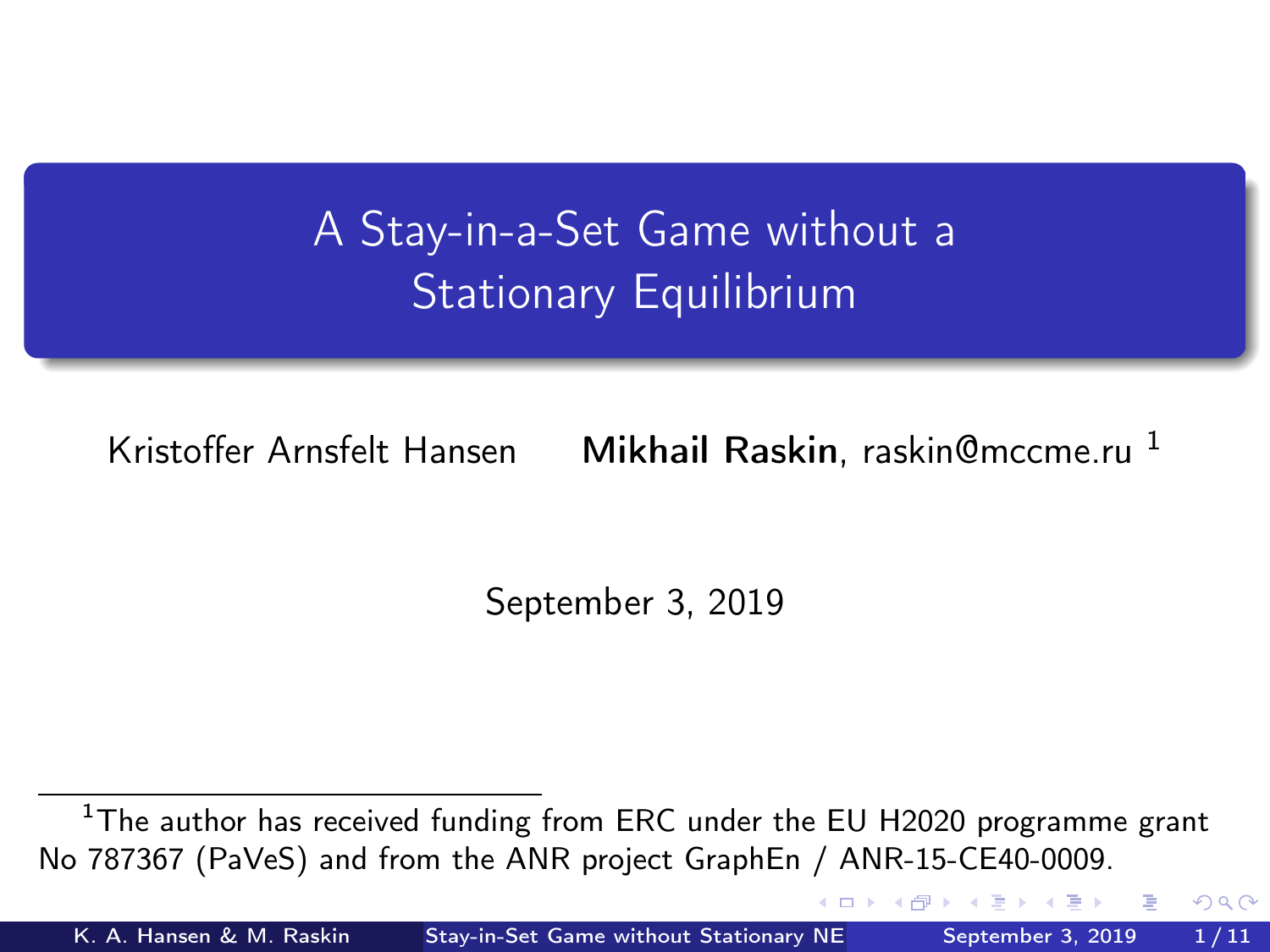- Turn-based (perfect information)
- **o** Finite
- **•** Stochastic
- Independent safety goals

€⊡

 $QQ$ 

э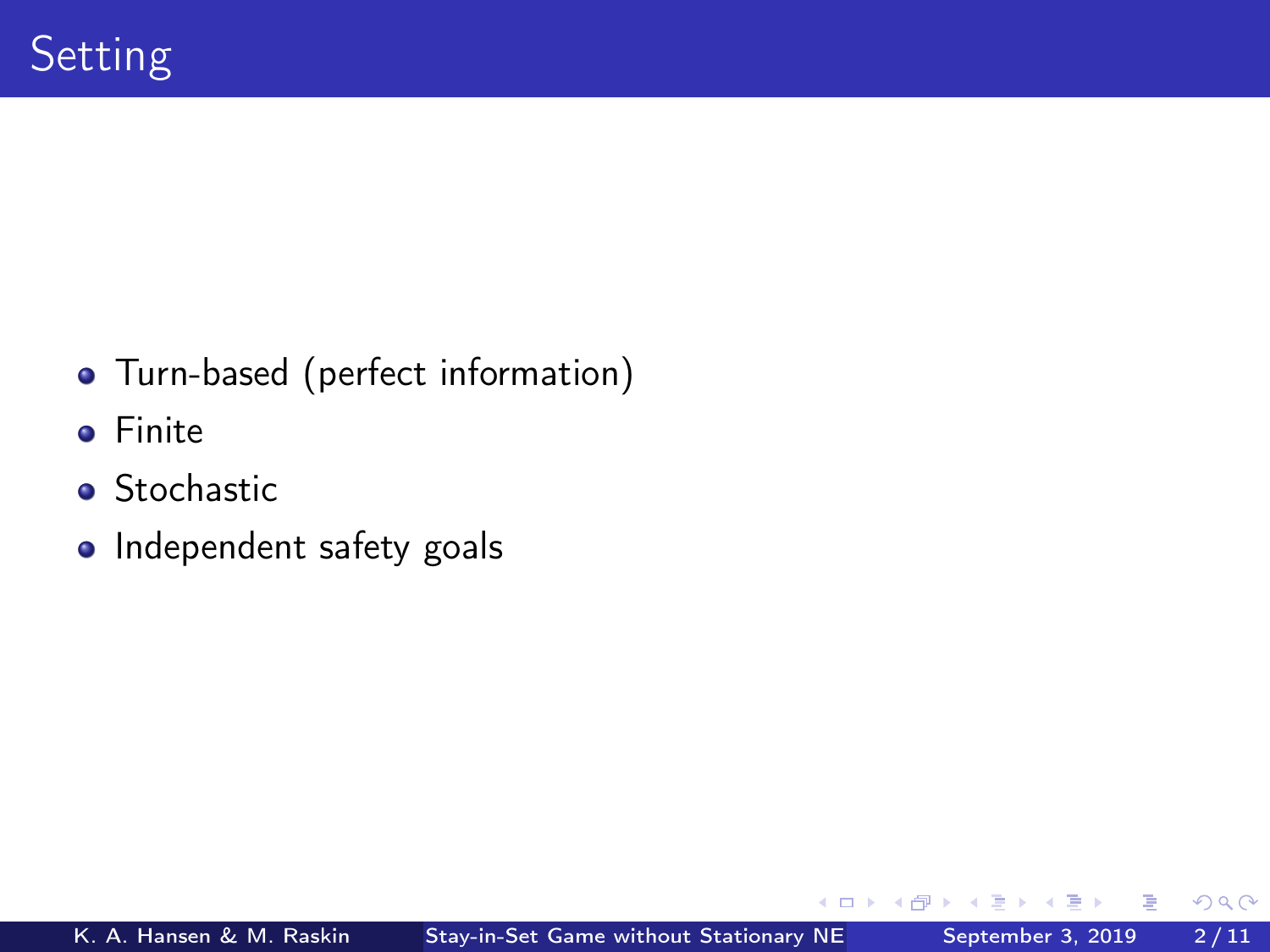## Exact Nash equilibrium exists with bounded memory

Remember who has lost

€⊡

 $QQ$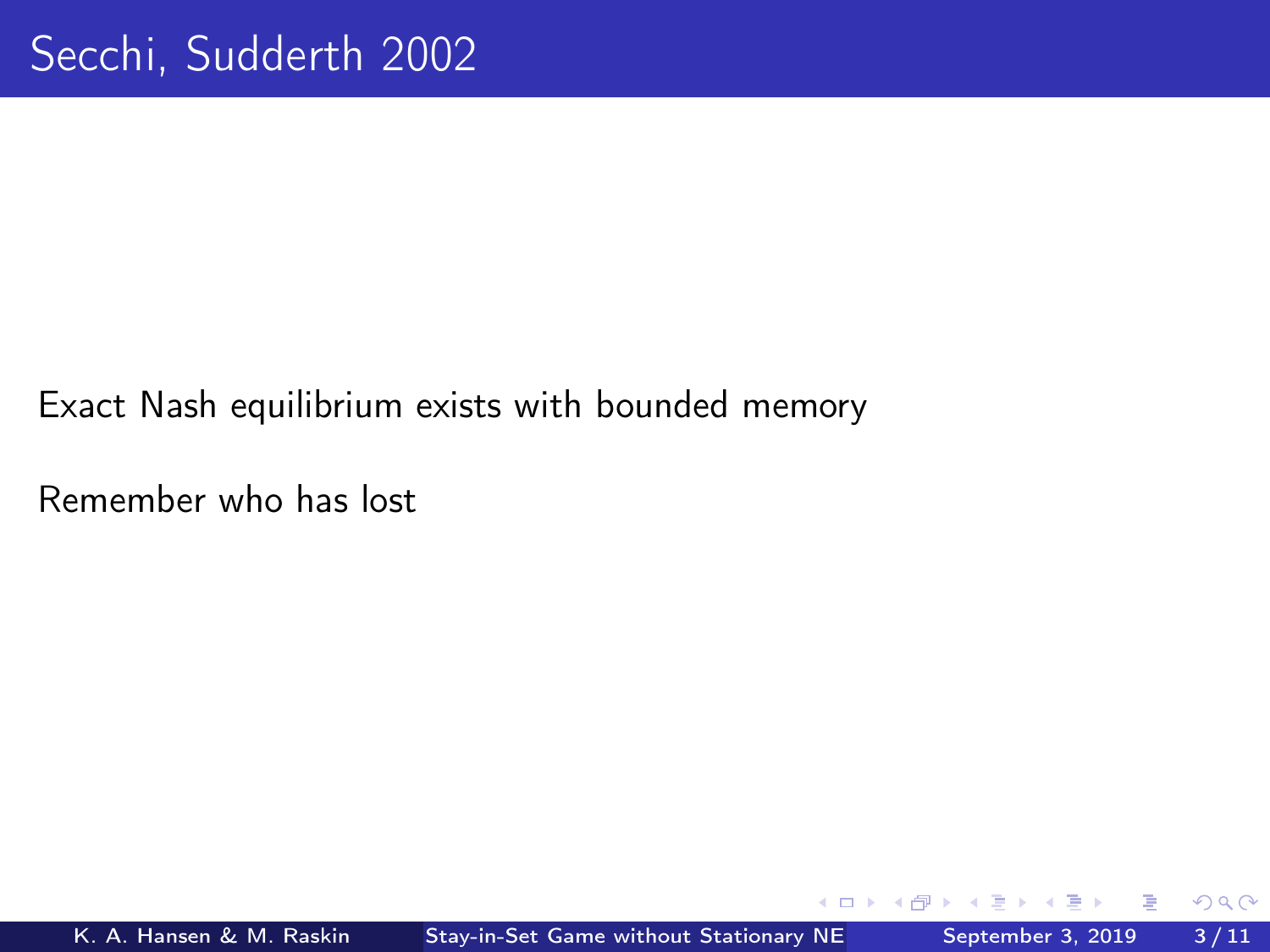Induction

- 1 player: Markov decision process
- Arbitrary positional strategy for each player in case of loss
- Uniform bound on time until someone loses or loss becomes impossible
- Payoffs at that point: by inductive assumption (or obvious)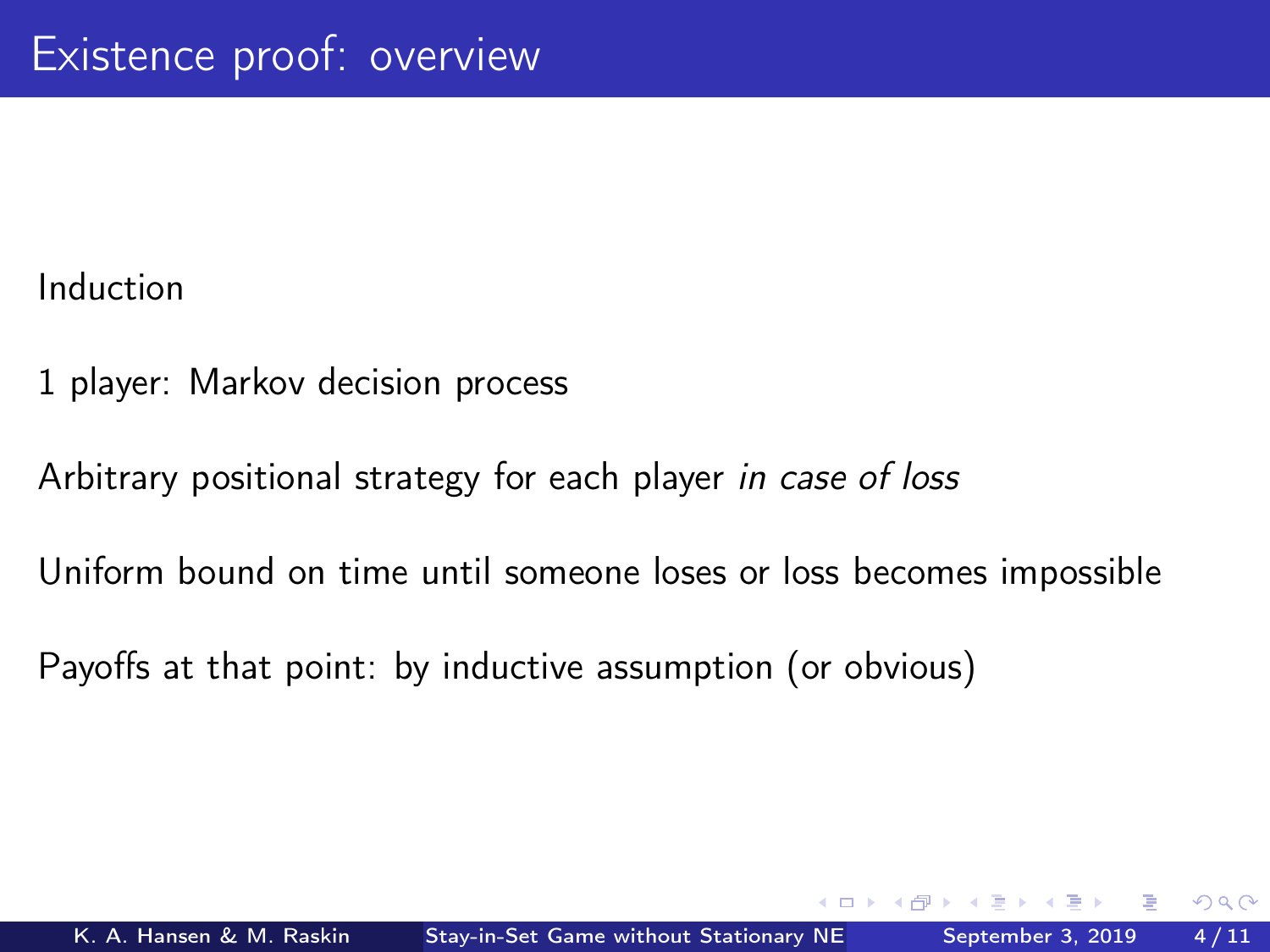- For 2 players, is there always zero memory Nash equilibrium (instead of 2 bits of memory)?
- (i.e. equilibrium in stationary strategies)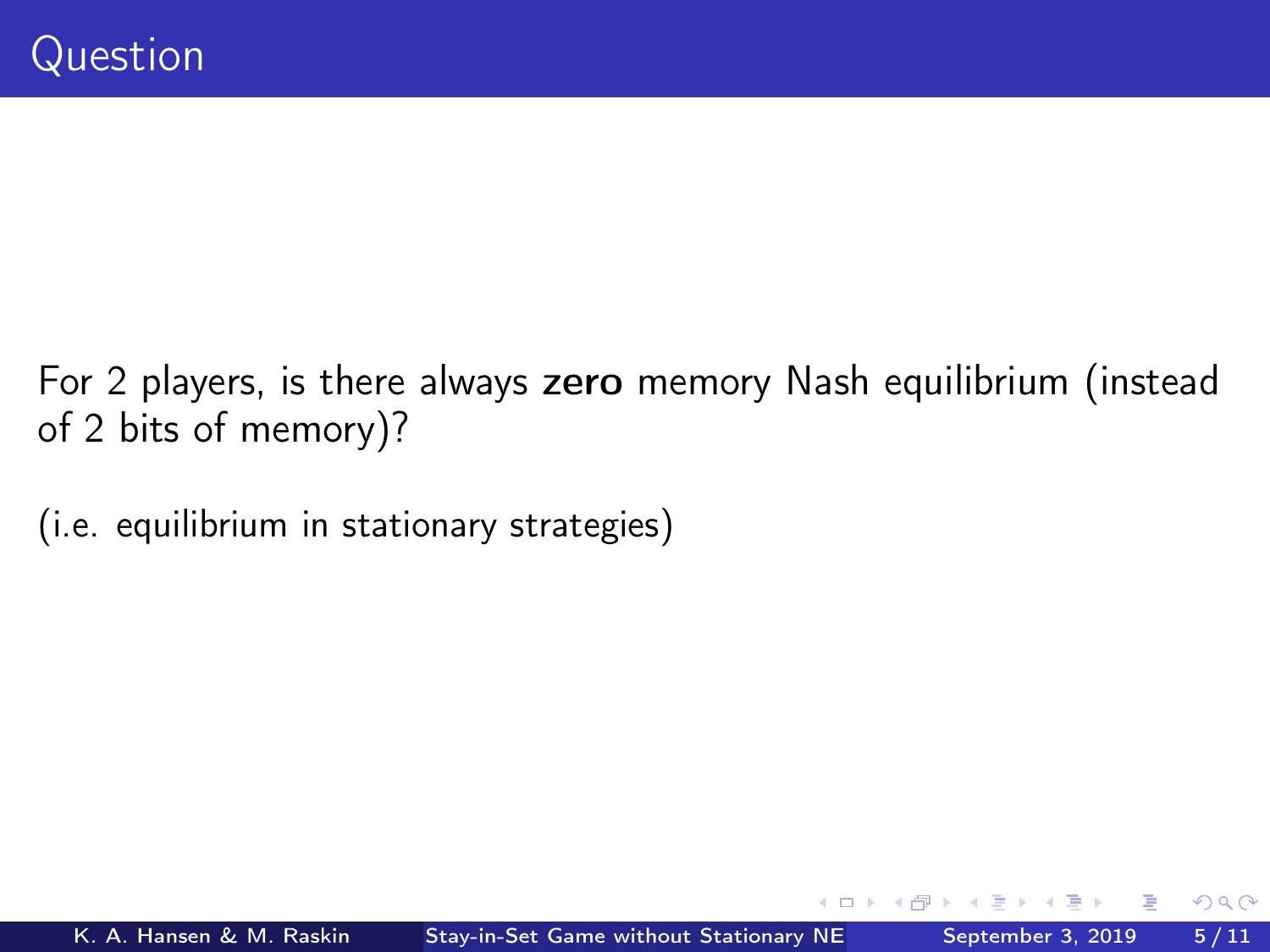Discounted payoffs: stationary equilibrium Deterministic game: stationary equilibrium Recursive/imperfect information games: no stationary  $\varepsilon$ -Nash equilibrium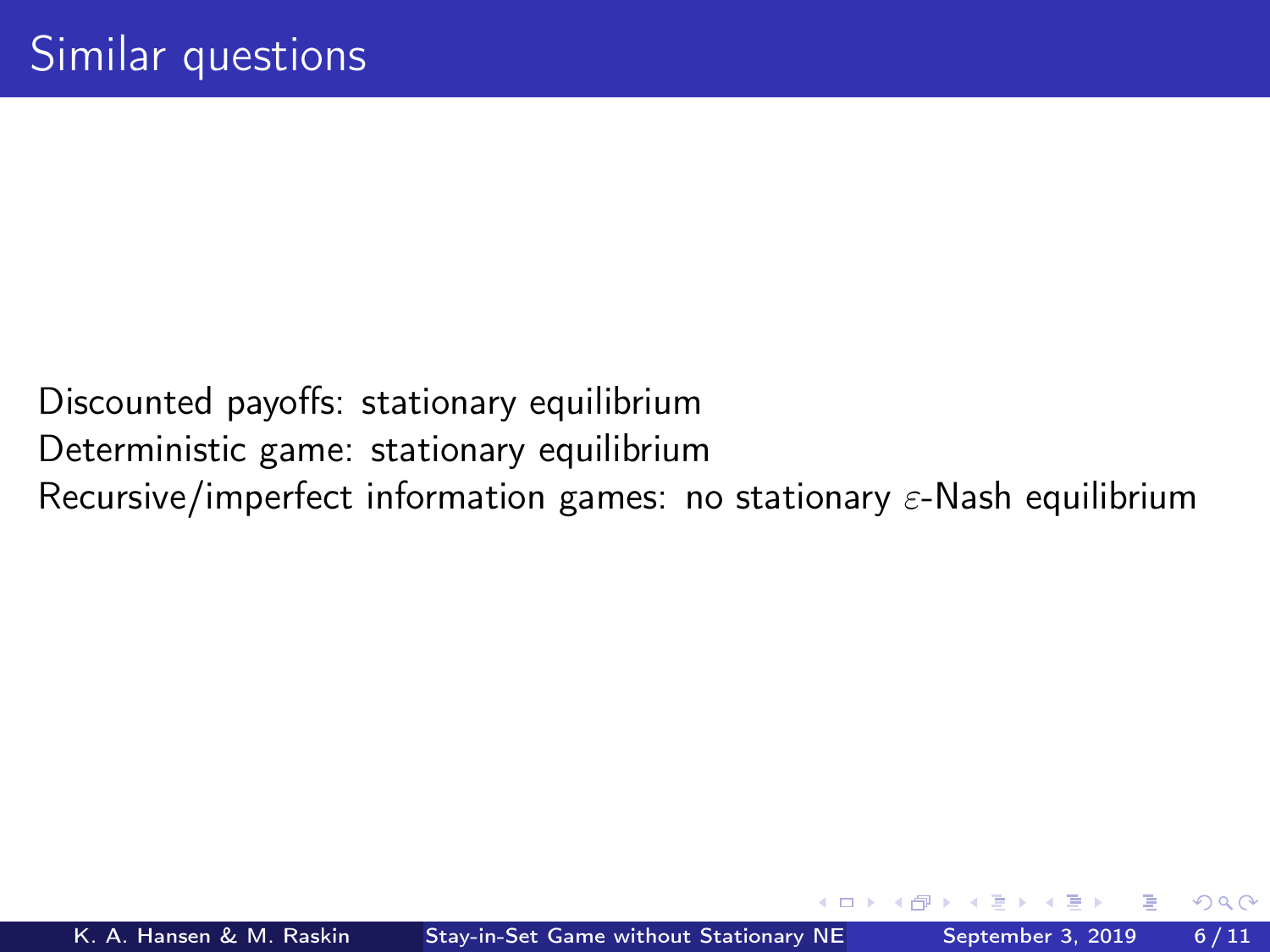## Example without stationary equilibrium



4 0 3

 $299$ 

B

ъ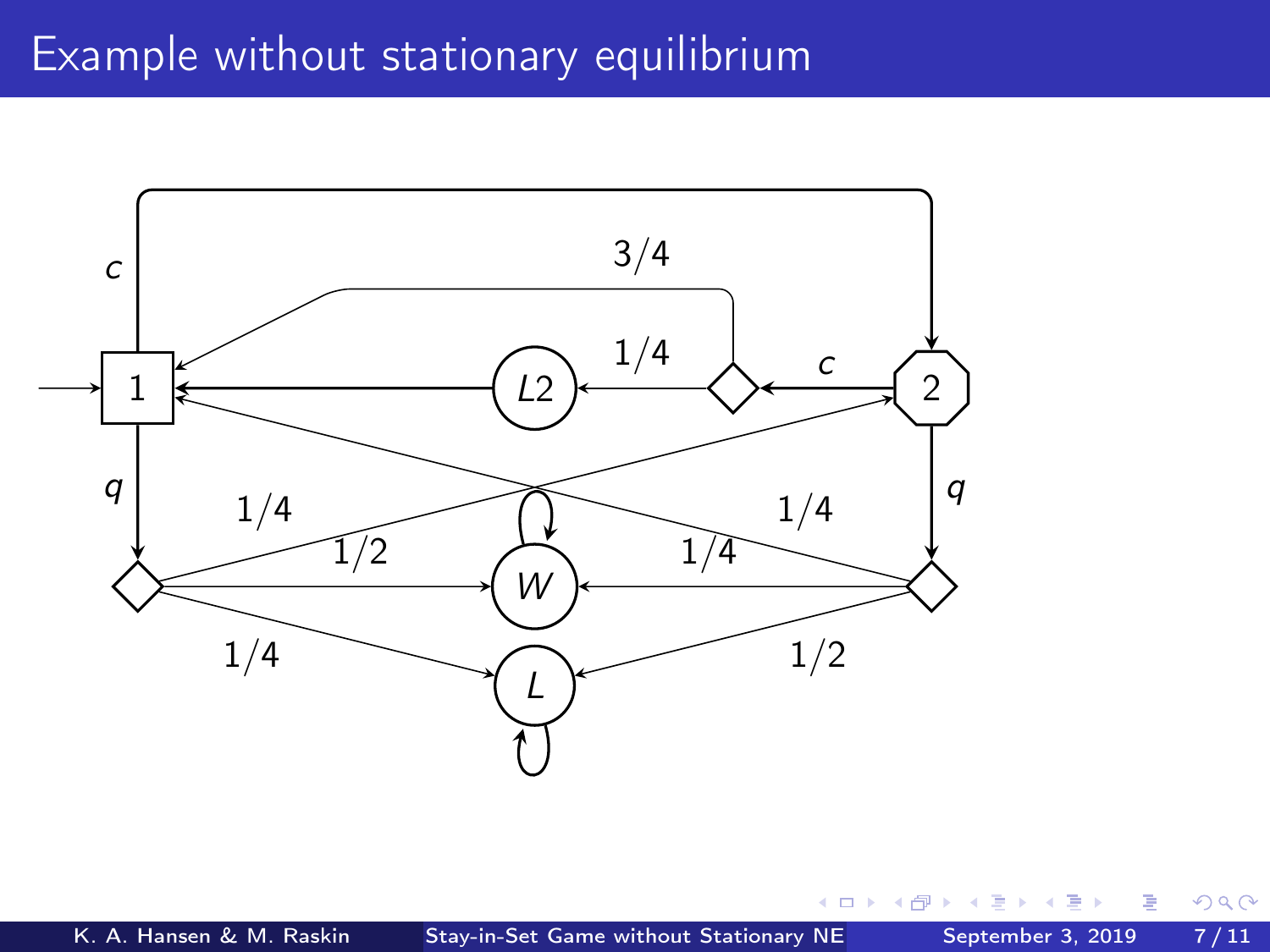## If cycle is left, both P1 and P2 prefer that P1 leaves For P1 best case is staying For P2 staying means loss

Note that  $\varepsilon$ -equilibrium exists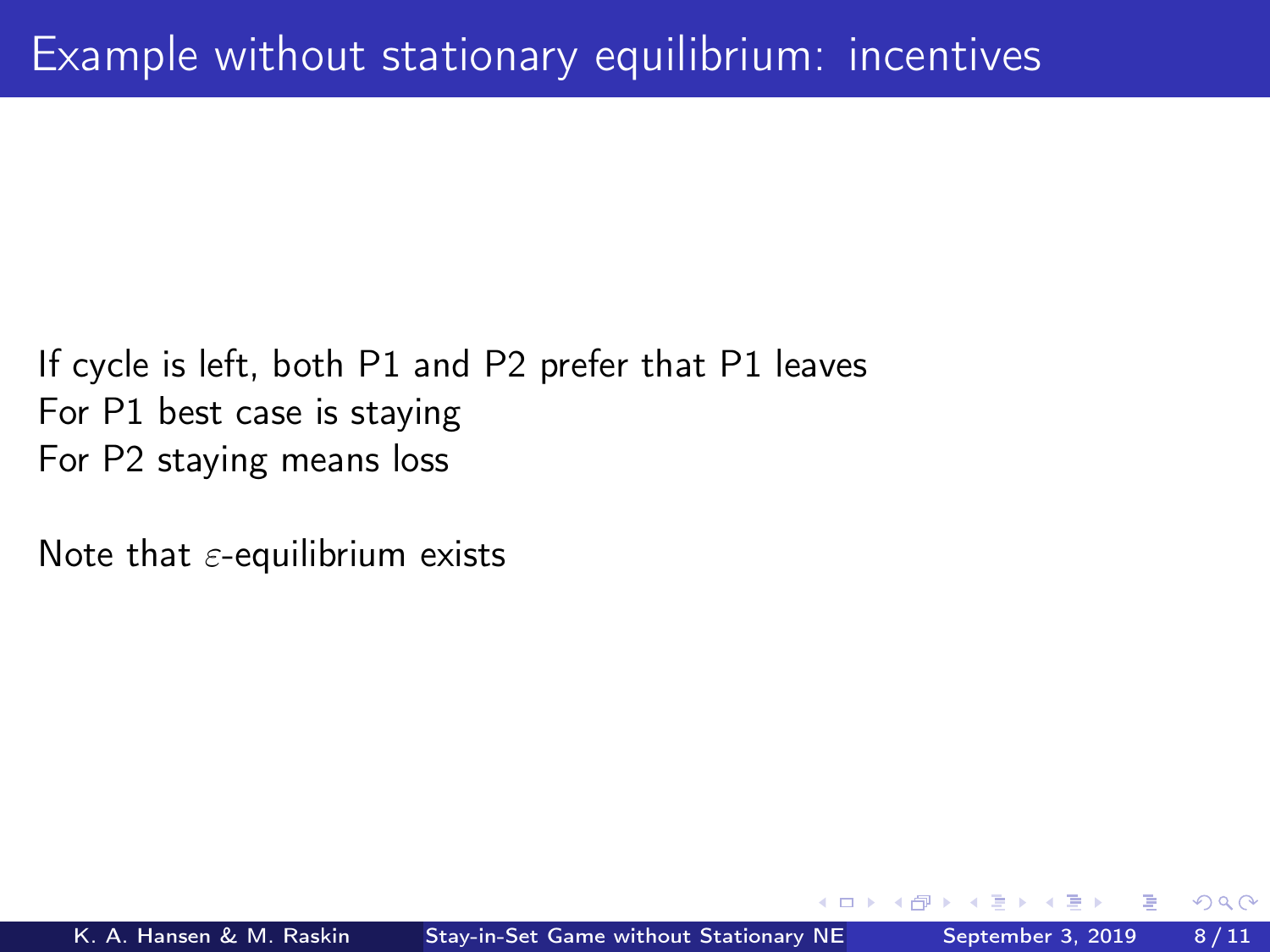(for two players)

Stationary  $\varepsilon$ -equilibrium? Stationary equilibrium for reachability conditions? Stationary equilibrium for deterministic recursive games with reachability conditions?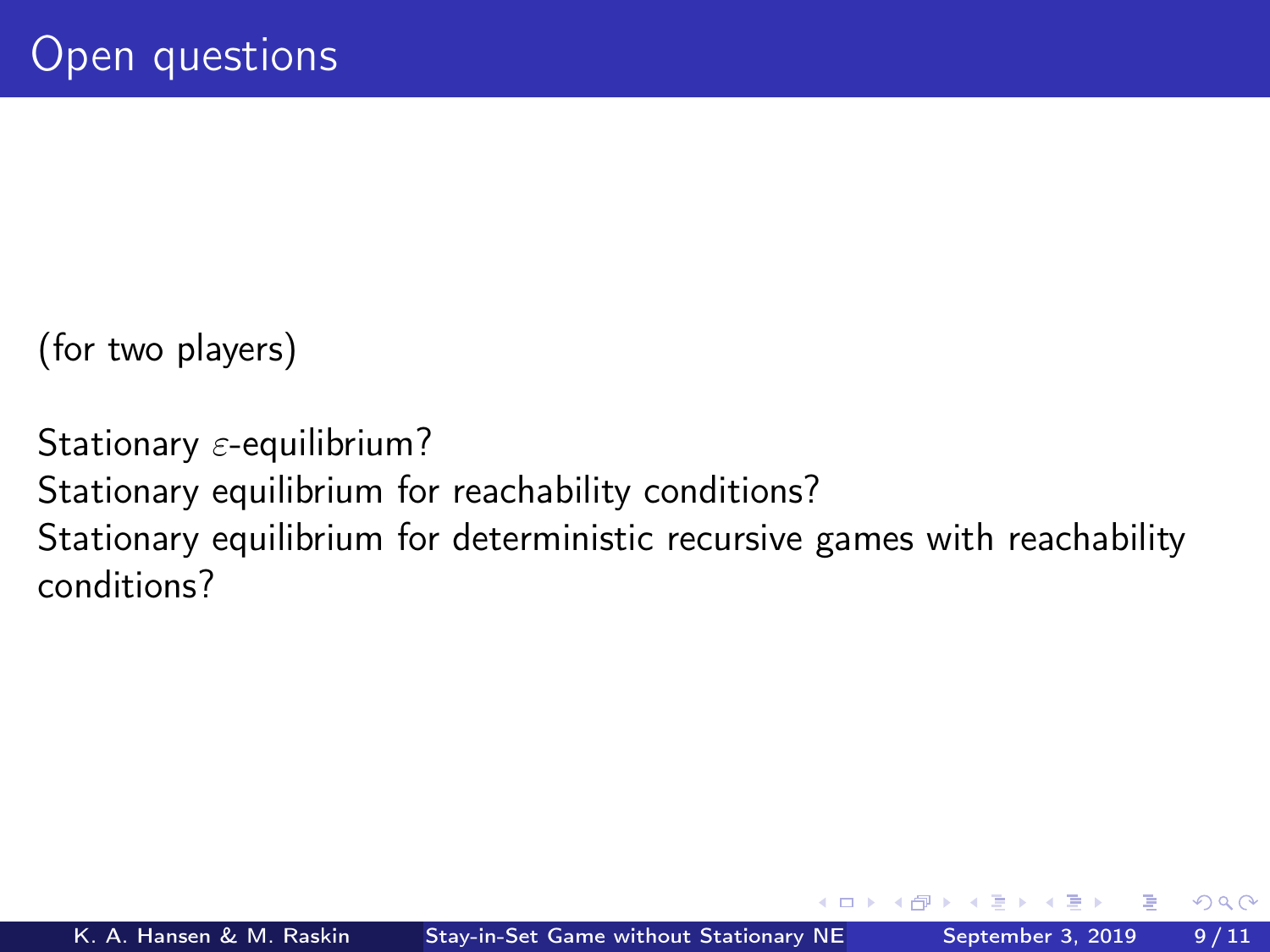## Thanks for your attention!

Questions?

 $200$